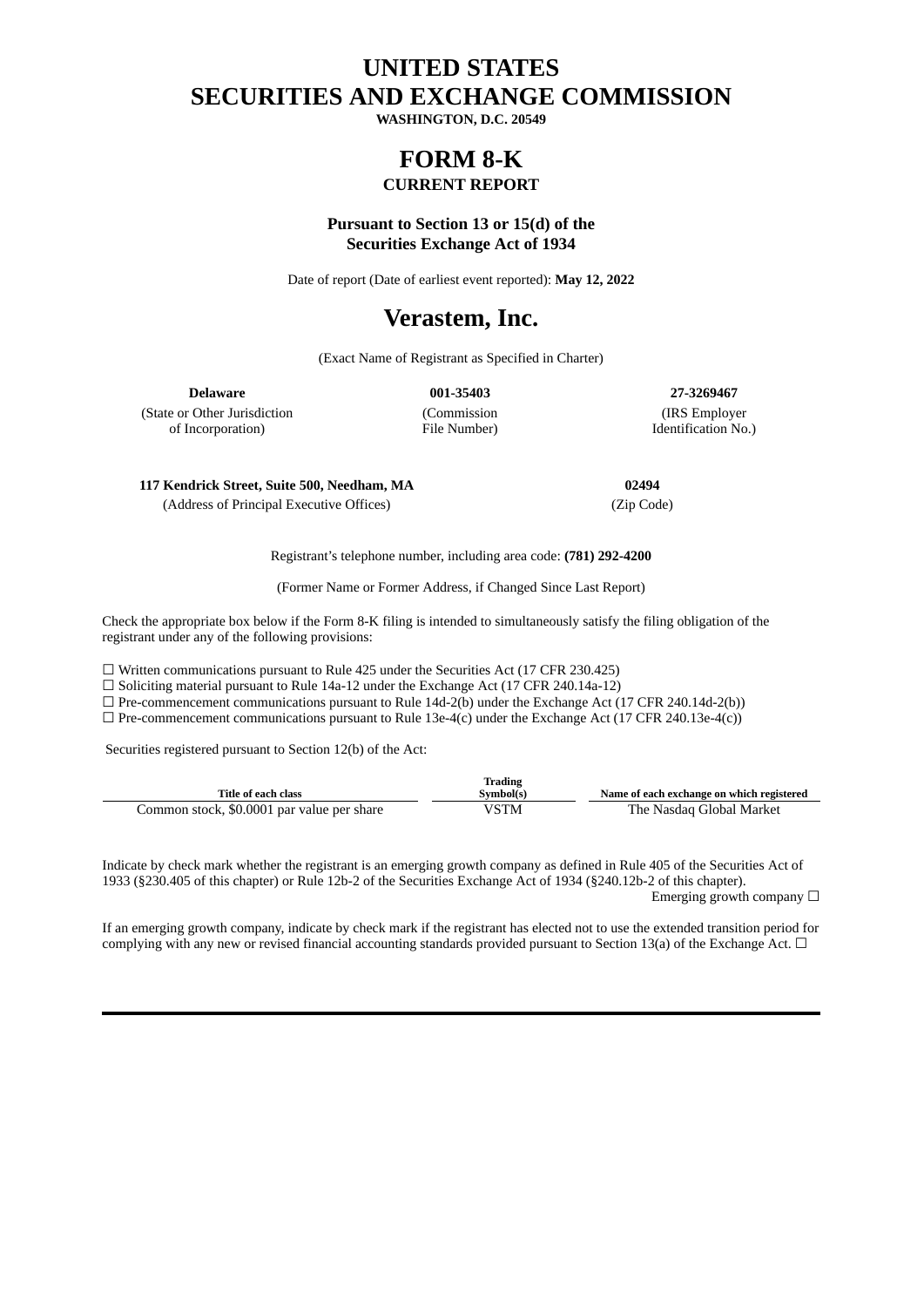#### **Item 5.07. Submission of Matters to a Vote of Security Holders.**

The Annual Meeting of Stockholders of Verastem, Inc. (the "Company") was held in Needham, Massachusetts on May 12, 2022. At that meeting, the stockholders considered and acted upon the following proposals:

Proposal No. 1 — *Election of Class I Directors*. By the vote reflected below, the stockholders elected the following individuals to serve as Class I directors until the 2025 Annual Meeting of Stockholders and until their respective successors are duly elected and qualified:

| Name                   | Votes For  | <b>Votes Withheld</b> | <b>Broker Non-Votes</b> |
|------------------------|------------|-----------------------|-------------------------|
| John Johnson           | 68.196.675 | 27,238,280            | 38,414,236              |
| Michael Kauffman, M.D. | 80.604.317 | 14.830.638            | 38,414,236              |
| Eric Rowinsky, M.D.    | 57,330,156 | 38,104,799            | 38.414.236              |

Proposal No. 2 - The Ratification of the Selection of Ernst & Young LLP as the Company's Independent Registered Public *Accounting Firm for the Current Fiscal Year*. The stockholders voted to ratify the selection of Ernst & Young LLP as the Company's independent registered public accounting firm for the current fiscal year. 133,305,323 shares voted for the proposal; 191,900 shares voted against the proposal; and 351,968 shares abstained from voting on the proposal. There were no broker non-votes on the proposal.

Proposal No. 3 — *Non-Binding Advisory Vote on the Compensation of the Company's Named Executive Officers*. The Company's stockholders approved, on a non-binding, advisory basis, the compensation paid to the Company's named executive officers. 89,933,554 shares voted for the proposal; 5,125,119 shares voted against the proposal; and 376,282 shares abstained from voting on the proposal. There were 38,414,236 broker non-votes on the proposal.